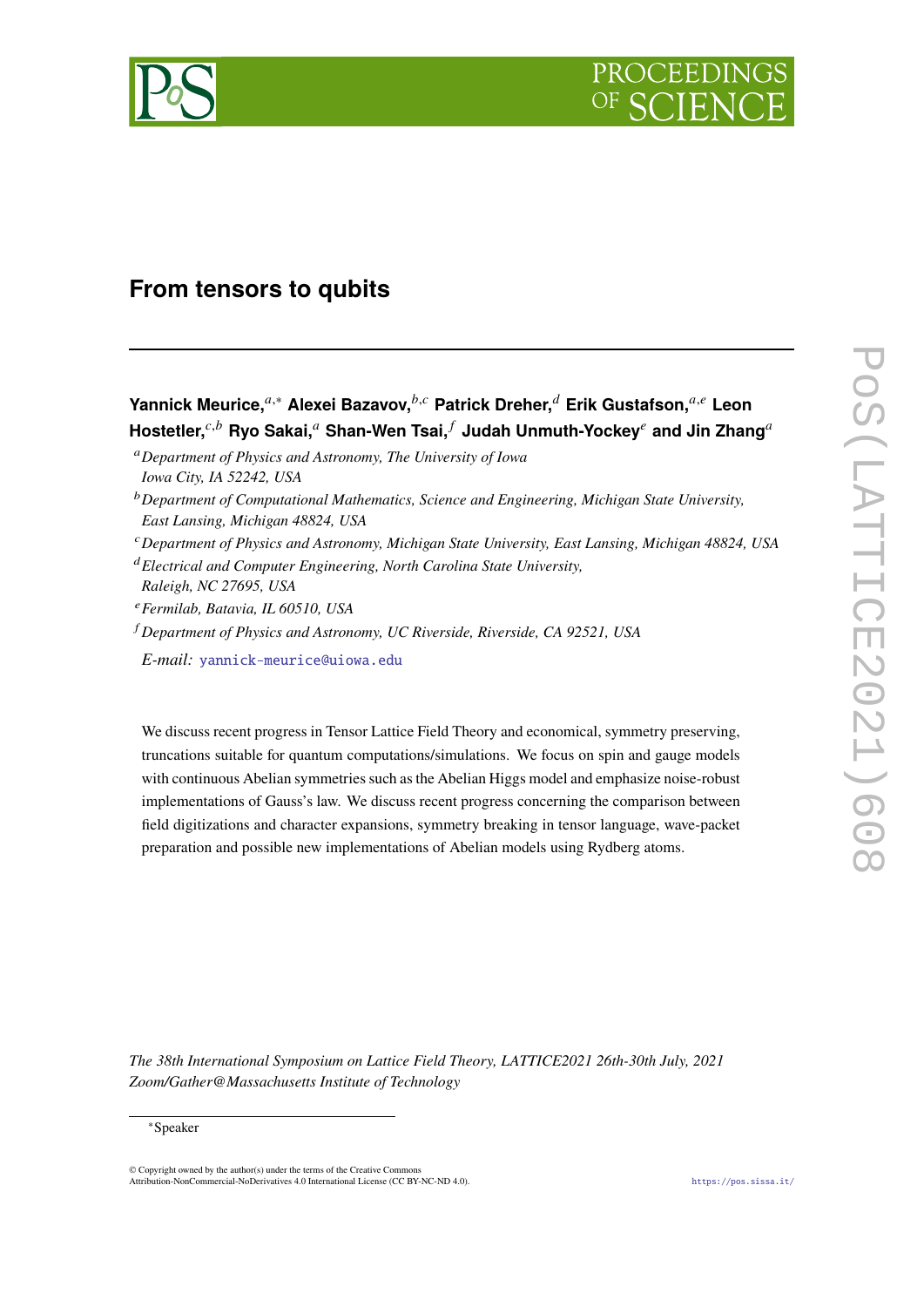## **1. Introduction**

Tensor network methods are playing an increasingly important role in lattice gauge theory. The annual lattice conferences certainly helped fostering contacts between the communities involved in the early developments  $[1-7]$  $[1-7]$ . The number of contributions has grown steadily with the years. In 2021, the keyword "tensor network" appears 24 times in the book of abstracts and the keyword "tensor renormalization" 12 times.

The tensor network approaches can be divided roughly into two categories. The first one relies on Hamiltonian formulations and often makes use of powerful computational tools developed in the condensed matter community, such as the Matrix Product States (MPS) in 1+1 dimensions and higher-dimensional extensions such as Projected Entangled Pair States (PEPS). For recent general reviews see [\[8,](#page-8-1) [9\]](#page-8-2); for reviews focused on lattice gauge theory see [\[10,](#page-8-3) [11\]](#page-8-4); for recent use of PEPS in gauge theories see [\[12\]](#page-8-5). For Hamiltonian formulations of non-Abelian gauge theories at this conference, see [\[13\]](#page-8-6). For Hamiltonian studies of the Abelian Higgs and  $O(2)$  models at this conference see [\[14,](#page-8-7) [15\]](#page-8-8).

The other category of approaches is based on the conventional Lagrangian lattice formulation and relies on various types of dualities and character expansions. It is sometimes called Tensor Lattice Field Theory (TLFT). For recent reviews that provide a roadmap resembling the one followed by standard review articles [\[16,](#page-8-9) [17\]](#page-9-0) on lattice gauge theory (the "Kogut sequence") see [\[18,](#page-9-1) [19\]](#page-9-2). When the field variables are continuous and compact, character expansions provide discrete indices that fit naturally the needs of quantum computing. This is the main theme of these proceedings.

TLFT provides reformulations that are exactly equivalent to the original lattice models. One of the original motivations for this approach was the possibility of doing *local* coarse-graining [\[18,](#page-9-1) [20,](#page-9-3) [21\]](#page-9-4). This involves approximations ("truncations") that can be checked in regimes where the usual Monte Carlo sampling in configuration space is possible. This is often called the Tensor Renormalization Group (TRG). For examples in this conference see for instance [\[22](#page-9-5)[–26\]](#page-9-6). Another possibility is to sample the tensor configurations appearing in the reformulations as in the worm algorithm [\[7,](#page-8-0) [27](#page-9-7)[–31\]](#page-9-8). These approaches are completely Lagrangian based. However, it is possible to connect with the Hamiltonian approach by using the transfer matrix and taking the time-continuum limit [\[8,](#page-8-1) [18,](#page-9-1) [19,](#page-9-2) [30\]](#page-9-9).

Basic aspects of TLFT are reviewed in Sec. [2.](#page-2-0) Because of the equivalence with the standard formulation, symmetries of the action lead to known identities or theorems which need to be recast in the new formulation. In particular, local gauge invariance is manifest at every step of the reformulation. In addition, truncations preserve symmetries [\[32,](#page-10-0) [33\]](#page-10-1). These questions and economical implementation of Gauss's laws are briefly discussed in Sec. [3.](#page-3-0) The simple case of the Abelian Higgs model in 1+1 dimension and a possible implementation with Rydberg-dressed atoms in optical lattice [\[34,](#page-10-2) [35\]](#page-10-3) are reviewed in Sec. [4.](#page-3-1) This inspired proposals to implement the same model with configurable arrays of Rydberg atoms [\[36,](#page-10-4) [37\]](#page-10-5) which were presented at the conference. This is discussed in Sec. [5.](#page-4-0) More details can be found in a recent publication [\[38\]](#page-10-6). Finally, related results presented at this conference [\[14,](#page-8-7) [15,](#page-8-8) [26,](#page-9-6) [39\]](#page-10-7) are briefly summarized in Sec. [6.](#page-6-0)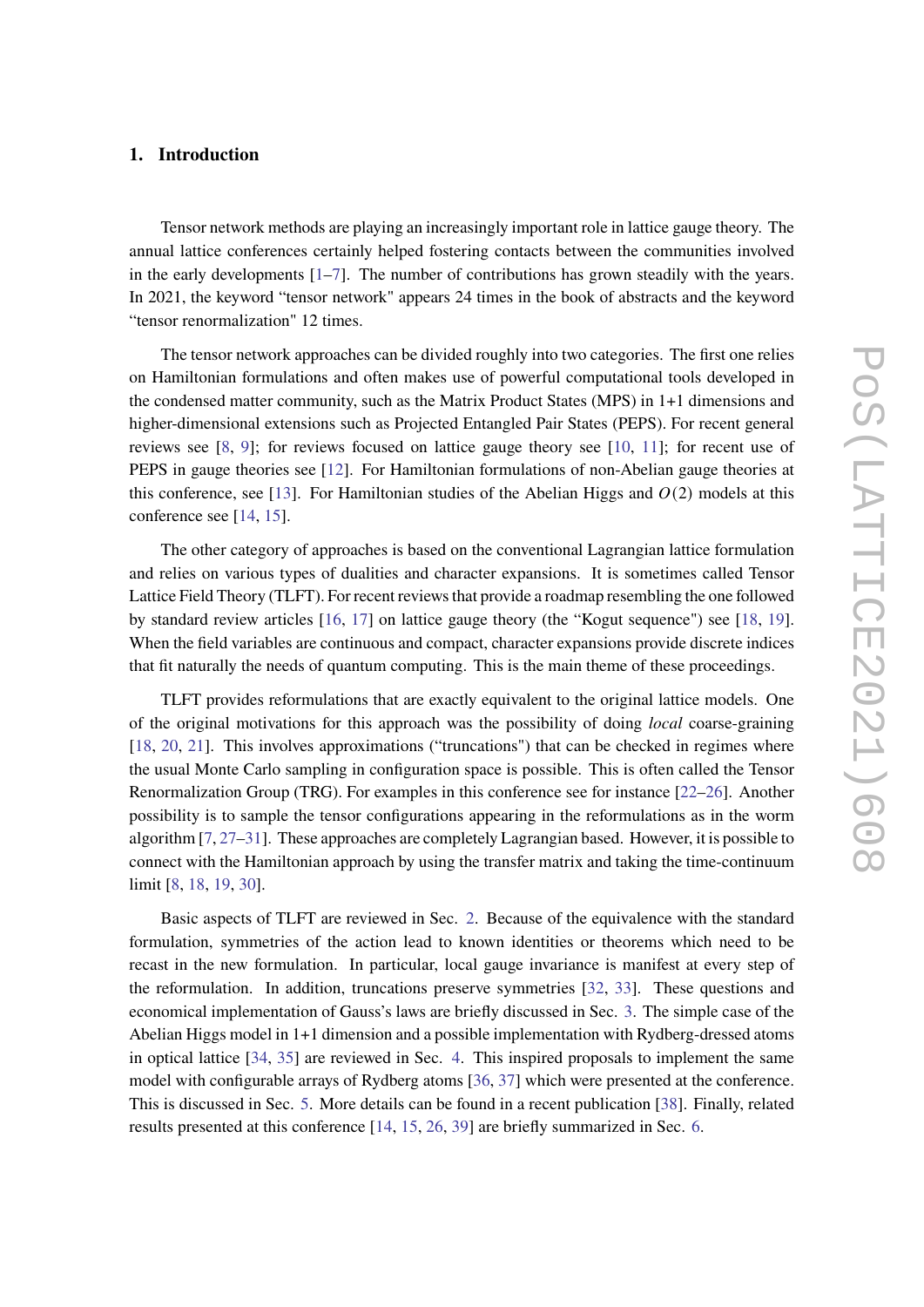## <span id="page-2-0"></span>**2. Tensor Lattice Field Theory for Quantum Computing**

Quantum computing for quantum field theory requires a complete discretization. Discretization of space is well understood from the success of lattice QCD. Discretization of field integration for continuous field variables can be achieved with various methods. In most lattice simulations, the variables of integration are compact and tensor formulations use character expansions (such as Fourier series) to re-express the partition function as discrete sums of contracted tensors. The "hard" integrals are done exactly and field integrations provide Kronecker deltas that encode the symmetries. For continuous field variables, the sums are infinite, but truncations to finite sums do not break symmetries [\[32,](#page-10-0) [33\]](#page-10-1). Our general expectation is that the correct large distance physics can be obtained with "a few qubits per unit cells". Comparison with other methods based on field discretization or quantum links are highly desirable [\[31,](#page-9-8) [40](#page-10-8)[–42\]](#page-10-9).

As a simple illustration of the discrete reformulation, we consider the lattice non-linear  $O(2)$ model. Its partition function reads:

$$
Z_{O(2)} = \prod_{x} \int_{-\pi}^{\pi} \frac{d\varphi_x}{2\pi} e^{\beta \sum_{x,\mu} \cos(\varphi_{x+\hat{\mu}} - \varphi_x)}.
$$
 (1)

Using the character expansion, which in this case amounts to a Fourier series, we expand the Boltzmann weights as

$$
e^{\beta \cos(\varphi_{x+\hat{\mu}}-\varphi_x)} = \sum_{n_{x,\mu}=-\infty}^{\infty} e^{in_{x,\mu}(\varphi_{x+\hat{\mu}}-\varphi_x)} I_{n_{x,\mu}}(\beta), \tag{2}
$$

and obtain

$$
Z_{O(2)} = \text{Tr} \prod_{x} T_{n_{x-\hat{1},1}, n_{x,1}, \dots, n_{x,D}}^{(x)}.
$$
 (3)

with a *local* tensor  $T^{(x)}$  with 2D indices. The explicit form is

$$
T_{n_{x-\hat{1},1},n_{x,1},\ldots,n_{x-\hat{D},D},n_{x,D}}^{(x)} = \sqrt{I_{n_{x-\hat{1},1}}I_{n_{x,1},\ldots,I_{n_{x-\hat{D},D}}I_{n_{x,D}}}} \times \delta_{n_{x,\text{out}},n_{x,\text{in}}},\tag{4}
$$

Schematically, we replace integrations over circles located at the sites by discrete sums over indices located on links:

$$
\prod_{x} \int_{-\pi}^{\pi} d\varphi_x \Longrightarrow \sum_{\{n\}} \tag{5}
$$

This can be illustrated graphically for  $D = 2$  as:

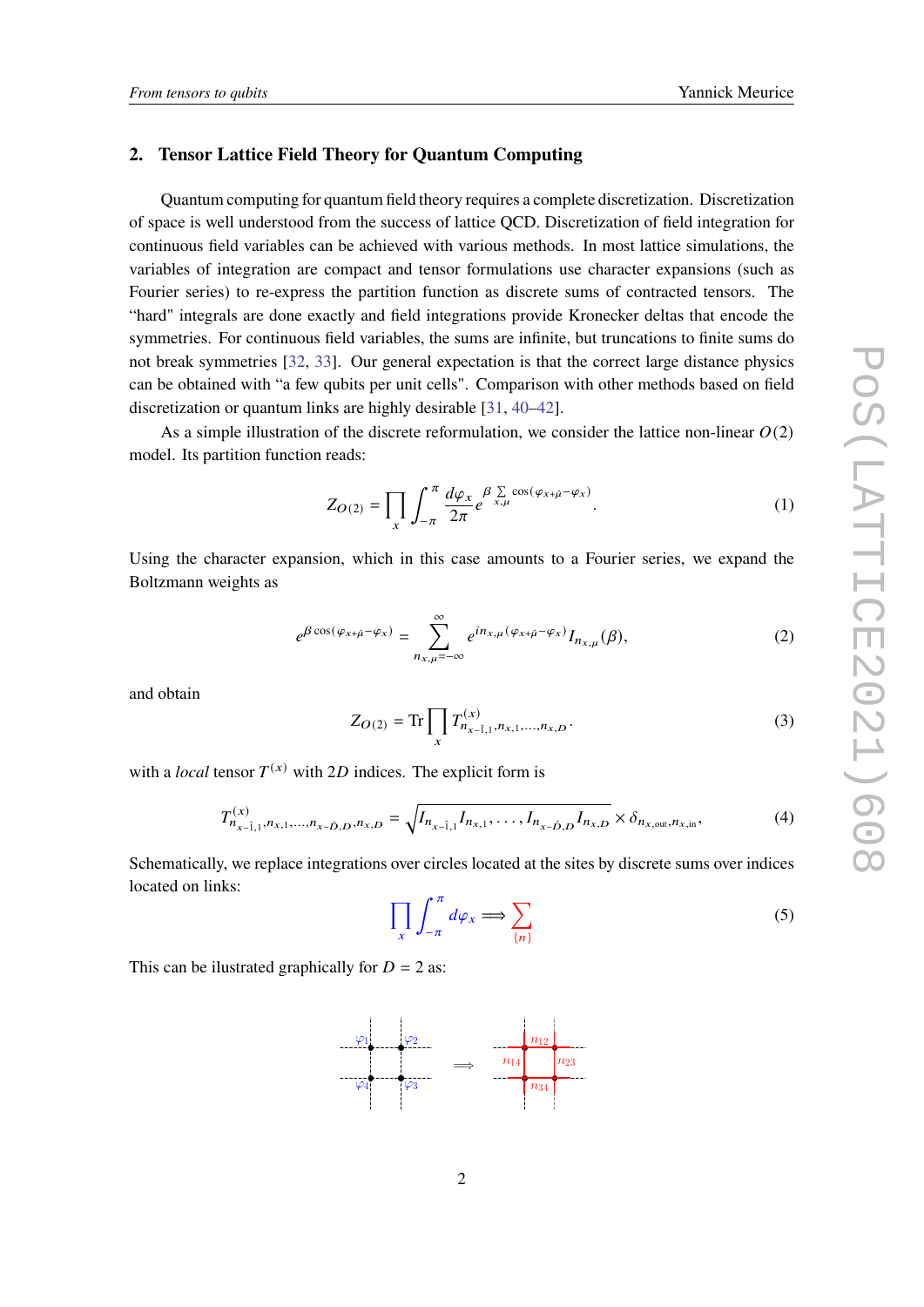## <span id="page-3-0"></span>**3. Truncations, symmetries and Gauss's law**

Tensorial truncations are compatible with the general identities derived from global and local symmetries [\[32,](#page-10-0) [33\]](#page-10-1). Symmetries are encoded in tensor selection rules and *not* in the numerical values of the tensor elements. Universal properties of these models can be reproduced with highly simplified formulations desirable for implementations with quantum computers or for quantum simulations experiments ("few qubits per unit cells"). In tensorial reformulations Noether theorem can be stated as: for each symmetry there is a corresponding tensor redundancy (and we can "fix" the corresponding integration variable). This applies not only to continuous but also discrete symmetries. Note however, that truncations may affect the type of phase transitions [\[14,](#page-8-7) [15,](#page-8-8) [43\]](#page-10-10).

Noise robust enforcement of Gauss's law is easy for bosonic matter. For the Abelian Higgs model, the gauge quantum numbers determine the matter quantum numbers completely. This is a discrete version of  $\partial_j E^j = \rho$ . In the pure gauge case, one can associate new quantum numbers with the space-space plaquettes [\[33\]](#page-10-1) in a discrete version of  $E^k = \partial_j C^{jk}$ . See also [\[44–](#page-10-11)[47\]](#page-11-0) for related discussions.

## <span id="page-3-1"></span>**4. Optical lattice implementation of the Abelian Higgs model**

One of the simplest non-trivial gauge theories is the Abelian Higgs model. See [\[34\]](#page-10-2) for the TLFT formulation. After decoupling the Higgs model and taking the time-continuum limit in 1+1 dimensions, we obtain an Hamiltonian that can be implemented on an optical lattice [\[35\]](#page-10-3) as illustrated in the figure below for a spin-2 approximation.

$$
H = \frac{U}{2} \sum_{i} \left( L_{(i)}^{z} \right)^{2} + \frac{Y}{2} \sum_{i} \left( L_{(i)}^{z} - L_{(i+1)}^{z} \right)^{2} - X \sum_{i} U_{(i)}^{x}.
$$
 (6)

5 states ladder with 9 rungs

|   | U/2 |    |     | 0 |    | У |
|---|-----|----|-----|---|----|---|
| ۵ |     |    | Y/2 |   | 2Y |   |
|   |     |    |     |   |    |   |
|   |     | 2U |     |   |    |   |

The color coded explanations [\[19\]](#page-9-2) for an optical lattice ladder with one atom per rung are: tunneling along the vertical direction ( $\bar{L}^z = \pm 2$ ,  $\pm 1$ , 0, green), no tunneling in the the horizontal direction but short range attractive (Rydberg-dressed) interactions (blue). A parabolic potential is applied in the spin (vertical) direction (red). See [\[34,](#page-10-2) [35\]](#page-10-3) for details.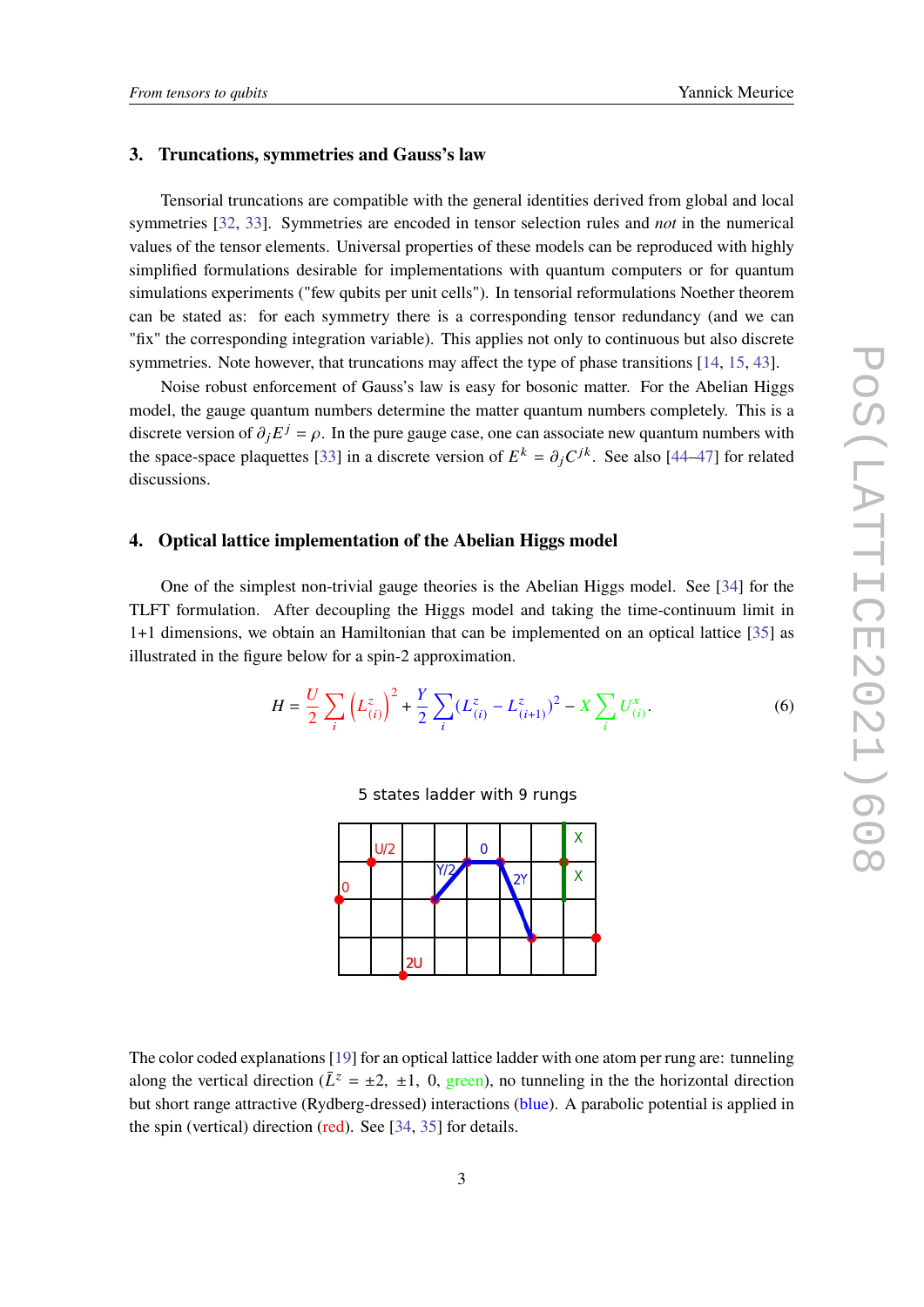#### <span id="page-4-0"></span>**5. Rydberg atom simulators**

Arrays of  $87 Rb$  atoms separated by adjustable distances, homogeneously coupled to the excited Rydberg state  $|r\rangle$  with detuning  $\Delta$  [\[36\]](#page-10-4) offer new possibilities for quantum simulations [\[48–](#page-11-1)[50\]](#page-11-2). Each atom has 2 states:  $|g\rangle$ , the ground state, and  $|r\rangle$  the Rydberg state. We use *n* to denote the occupation of  $|r\rangle$ ; in the "qubit" picture:  $|g\rangle \rightarrow |0\rangle$  and  $|r\rangle \rightarrow |1\rangle$ . The Hamiltonian reads

$$
H = \frac{\Omega}{2} \sum_{i} (|g_i\rangle \langle r_i| + |r_i\rangle \langle g_i|) - \Delta \sum_{i} n_i + \sum_{i < j} \Omega R_b^6 / R_{ij}^6 n_i n_j,\tag{7}
$$

with  $i$  and  $j$  run over atoms in configurable arrays.

We will make use of the Rydberg blockade which means that  $|r\rangle$  is suppressed if two atoms are too close. Programming means assembling atom arrays with tweezers. This setup was used to identify a rich phase diagram in the (distance between atoms,  $\Delta/\Omega$ ) plane [\[37\]](#page-10-5).

We now turn to proposals for spin-2 and spin-1 truncations presented at the conference and discussed in more details in [\[38\]](#page-10-6). A simple adaptation of the spin-2 optical lattice construction of Sec. [4](#page-3-1) is illustrated below. As discussed below, the X term can be induced by the  $\Omega$  interactions.

| $\bullet$             | $\bigcap$ g $\rangle$ | $\bigcap$ g $\rangle$ | $\bigcap$ g)                | $\bigcap$ g)                 |
|-----------------------|-----------------------|-----------------------|-----------------------------|------------------------------|
| $\bigcap$ g $\rangle$ | $\bullet$             | $\bigcap$ g $\rangle$ | $\bigcap$ g $\rangle$       | $\bigcap$ g $\rangle$        |
| $\bigcap$ g $\rangle$ | $\bigcap$ g $\rangle$ | $\bullet$             | $\bigcap$ g $\rangle$       | $\bigcap$ g)                 |
| $\bigcirc$  g)        | $\bigcap$ g $\rangle$ | $\bigcap$ g $\rangle$ | $\bullet$ $\vert r \rangle$ | $\bigcap$ g)                 |
| $\bigcap$ g)          | $\bigcap$ g $\rangle$ | $\bigcap$ g $\rangle$ | $\bigcap$ g)                | $\bigcirc$ $\vert r \rangle$ |
| $ rqqqq\rangle$       | $ gray\rangle$        | $ ggrgg\rangle$       | $ gggrg\rangle$             | <i><u><b>Jaggar</b></u></i>  |
| $m = 2$               | $m=1$ $m=0$           |                       | $m = -1$ $m = -2$           |                              |

In view of the currently available technology, we suggested to start with a simpler construction for spin-1:



Each set of three atoms can be seen as a qutrit (for motivations see [\[51,](#page-11-3) [52\]](#page-11-4)). The X-term (tunneling in the optical lattice formulation) is induced by transitions to heavy states at second order in perturbation theory [\[38\]](#page-10-6).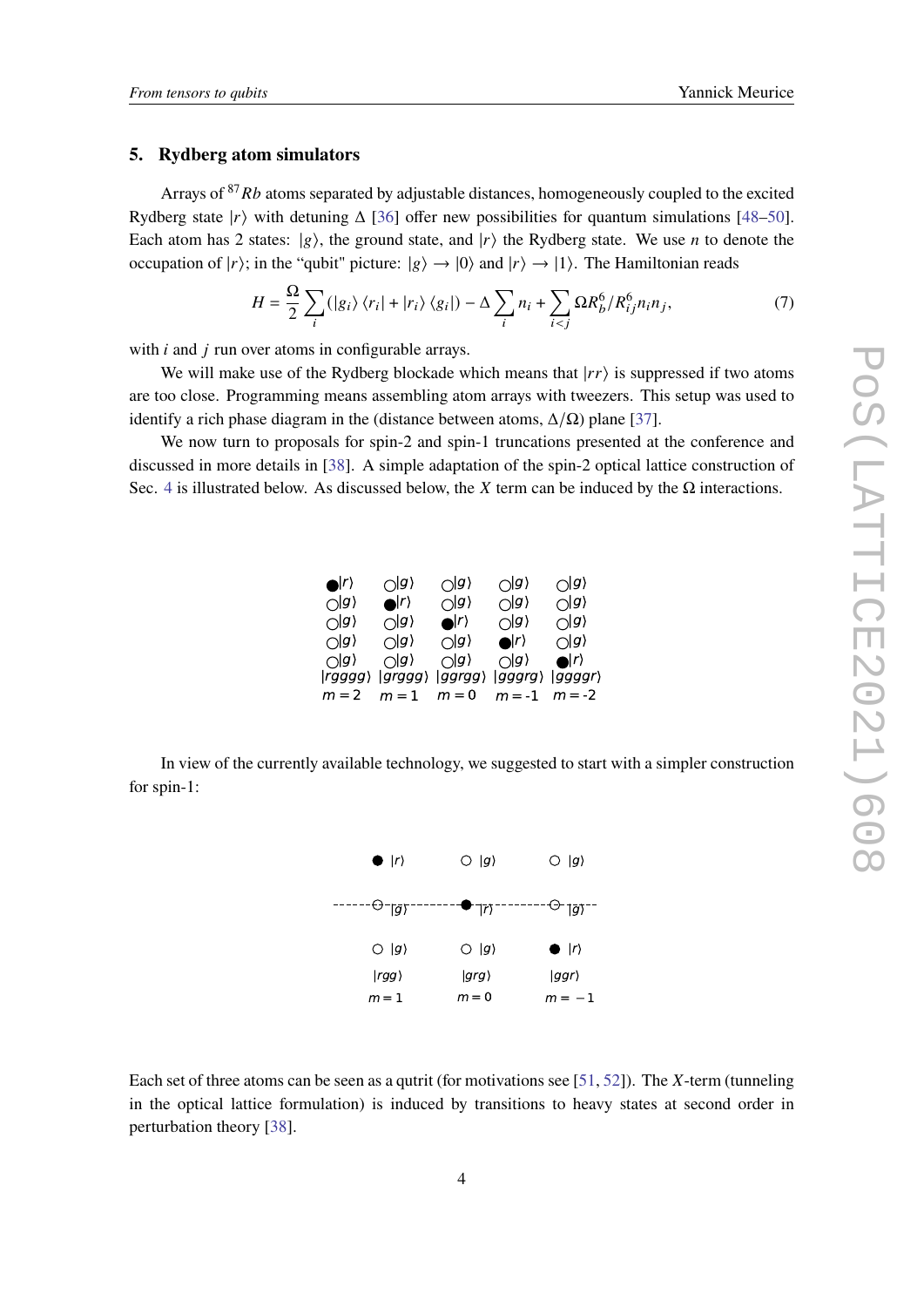An even more economical version with only two atoms per links is given below:



For the one spin system we can compare the simulator with the target model for spin-1:

$$
H = \frac{U}{2}(L^z)^2 - XU^x.
$$
 (8)

 $H$  is invariant under charge conjugation: we use  $C$  eigenstates

$$
|\pm\rangle \equiv \frac{1}{\sqrt{2}}(|1\rangle \pm |-1\rangle). \tag{9}
$$

$$
C \mid \pm \rangle = \pm \mid \pm \rangle. \tag{10}
$$

They are also eigenstates of  $(L^z)^2$  with eigenvalue 1, and  $C |0\rangle = |0\rangle$ . There is only one C-odd state which is  $|-\rangle$ .

$$
U^x \mid -\rangle = 0; \ H \mid -\rangle = \frac{U}{2} \mid -\rangle \,. \tag{11}
$$

The two atom setup discussed above provides a very simple implementation of the one-spin system. Its Hamiltonian reads

$$
\begin{split} H^{2R}=&-\Delta(n_{+1}+n_{-1})+V_0n_{+1}n_{-1}\\&+\frac{\Omega}{2}\sum_{\pm1}(|g_{\pm1}\rangle\,\langle r_{\pm1}|+|r_{\pm1}\rangle\,\langle g_{\pm1}|).\end{split}
$$

The correspondence between the states of the simulator and the target is given below:

| state   | ket           | target       | energy ( $\Omega = 0$ ) |  |
|---------|---------------|--------------|-------------------------|--|
| $\circ$ | $ rg\rangle$  | $ 1\rangle$  | $-\Delta$               |  |
| $\circ$ |               |              | 0                       |  |
| $\circ$ | $ gg\rangle$  | $ 0\rangle$  |                         |  |
| $\circ$ | $ gr\rangle$  | $ -1\rangle$ | Λ                       |  |
|         |               |              |                         |  |
|         | $ r r\rangle$ |              | $-2\Delta + V_0$        |  |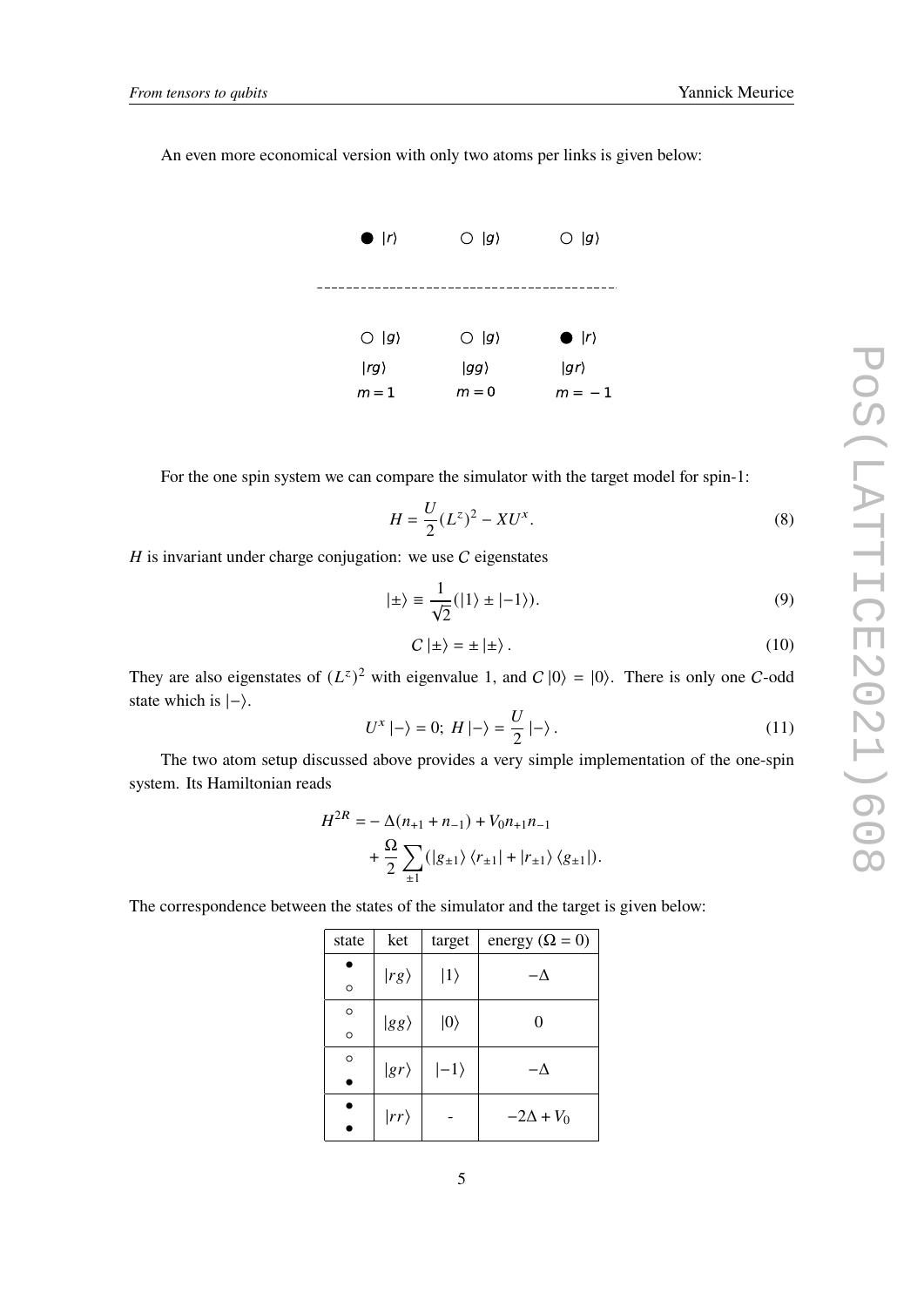<span id="page-6-1"></span>The matching between the target and the two-atom simulator is simply  $\Delta = -\frac{U}{2}$  $\frac{U}{2}$  and  $\Omega = -X$ . Except for possible transitions to  $|rr\rangle$ , the correspondence is exact and the linear formula applies for arbitrary values of  $X$ . A comparison between the target and the simulator is given in Fig. [1.](#page-6-1) More details for setups with 3 (the other spin-1 proposal), and 4 or 6 atoms with spin-spin interactions can be found in [\[38\]](#page-10-6).



**Figure 1:**  $|\langle m | U(t) | m = 1 \rangle|^2$ , one site with exact Hamiltonian  $U = 1$ ,  $X = 0.5$  (solid lines) and Rydberg Hamiltonian with  $\Omega = -0.5$ ,  $\Delta = -0.5$  and  $V_0 = 64|\Omega| = 32$  (empty symbols) as in [\[38\]](#page-10-6).

#### <span id="page-6-0"></span>**6. Related results**

In this section, we give a brief summary of related results presented at this conference.

#### **6.1 Phase shifts from real time evolution**

The quantum Ising model provides a nice connection between the TLFT formulation of the Ising model and quantum computing. In [\[39\]](#page-10-7), methods to construct wavepackets and measure phase shifts using IBMQ and trapped ions facilities [\[53\]](#page-11-5) were presented. A renormalized reflection probability that can be measured in the early stages of a collision led to estimates of a time delay related to the phase shift by the Wigner formula:

$$
\Delta t^{\star} = \delta'(k) / (\partial E / \partial k). \tag{12}
$$

#### **6.2** Critical behavior of Spin truncations in the  $O(2)$  limit

In [\[14,](#page-8-7) [15\]](#page-8-8), the effect of truncations on the critical behavior were discussed for the  $O(2)$  model and the Abelian Higgs model. For instance [\[43\]](#page-10-10), in the case of the charge representation of the  $O(2)$  model

$$
\hat{H}_{charge} = \frac{Y}{2} \sum_{l=1}^{L+1} (\hat{S}_l^z)^2 - \frac{X}{2} \sum_{i=1}^{L} (\hat{U}_l^+ \hat{U}_{l+1}^- + \hat{U}_l^- \hat{U}_{l+1}^+), \tag{13}
$$

energy gaps  $\Delta E_{V=\infty}$  for spin truncations  $S = 1, 2, 3, 4$  were considered. For  $S \ge 2$  a behavior of the type  $A \exp(-b/\sqrt{Y - Y_c})$  as in regular Kosterlitz Thouless (KT) was found to be accurate. However for  $S = 1$ , the parametrization  $A\sqrt{Y - Y_c}$  exp  $[-b/(Y - Y_c)]$  which corresponds to a  $SU(2)$ symmetry on the KT separatrix was found to be more accurate.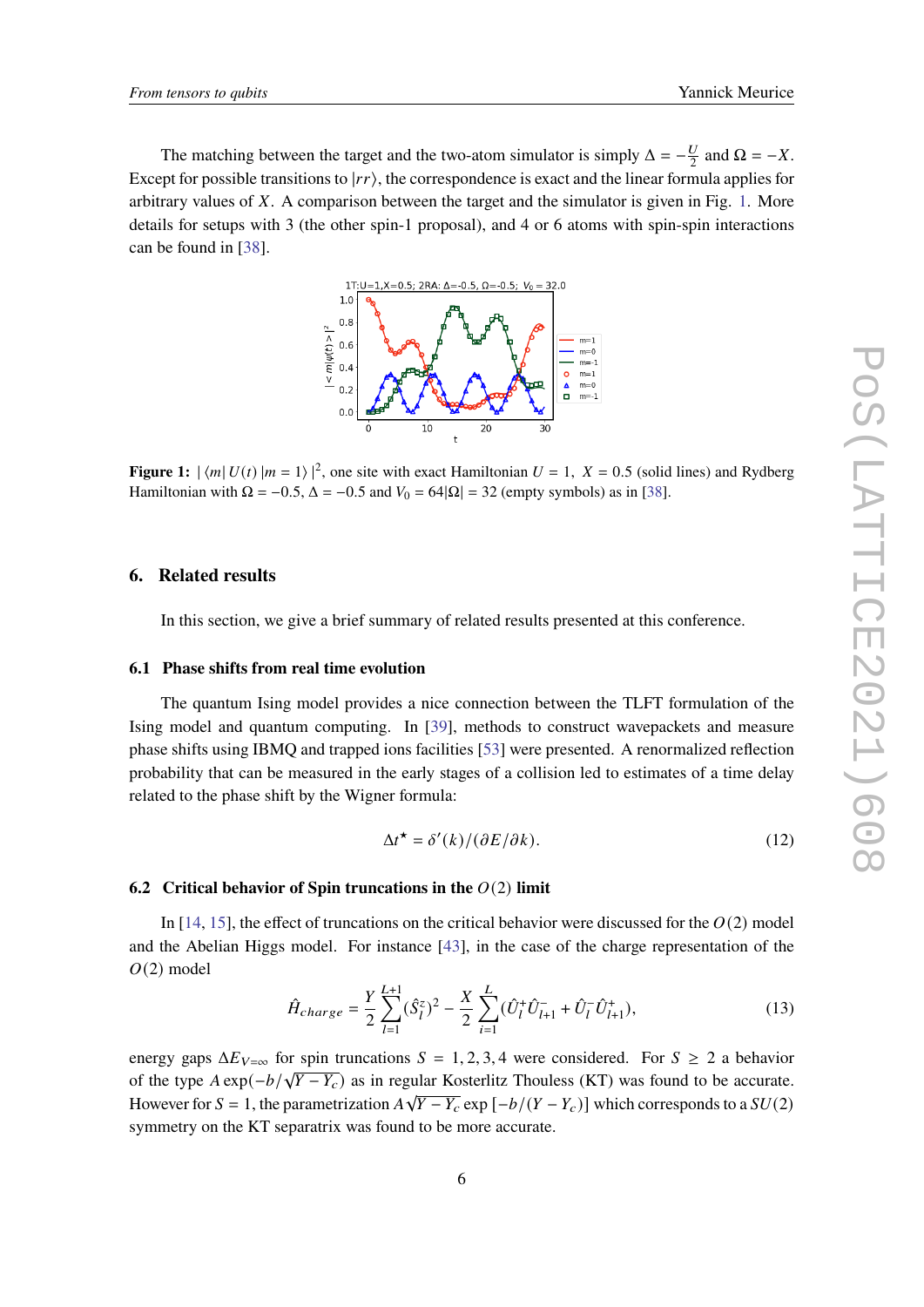## **6.3 Interpolation among**  $Z_q$  clock models

In [\[26,](#page-9-6) [54\]](#page-11-6) a  $O(2)$  model with symmetry breaking :

$$
\Delta S = \gamma \sum_{x} \cos(q \varphi_x), \tag{14}
$$

was considered. In the limit of large  $\gamma$ , the angles  $\varphi = \frac{2\pi k}{a} k = 0, 1, \dots, \lfloor q \rfloor$  are strongly favored. The study of the symmetry breaking in tensor language is quite interesting and give accurate results at small  $\beta$ . For integer q, we have a  $Z_q$  symmetry but for non-integer q there is only a  $Z_2$  symmetry. The schematic phase diagram from [\[54\]](#page-11-6) is shown below. The finite  $\gamma$  region remains to be explored and could be related to the Rydberg arrays phase diagram in [\[37\]](#page-10-5).



## **7. Conclusions**

Tensor Lattice Field Theory is a generic tool to discretize path integral formulations of lattice models. For gauge theories, the reformulation can be obtained by a complete integration over the gauge configurations and is manifestly gauge-invariant. Microscopic truncations respect symmetries and have interesting critical properties. Noether theorem can be re-expressed for any kind (continuous, discrete or finite) Abelian symmetry group: for each symmetry, there is a corresponding tensor redundancy. Noise-robust economical implementation of Gauss's law for pure gauge models. Rydberg atom implementations of scalar QED are expected in the near future. The tensor formulation provides a space-time picture that makes clear the building blocks of the quantum algorithms and suggest ways to implement them with NISQ devices.

Acknowledgements: This research was supported in part by the Dept. of Energy under Award Numbers DE-SC0010113 and DE-SC0019139.

### **References**

<span id="page-7-0"></span>[1] M. C. Bañuls, K. Cichy, J. I. Cirac, K. Jansen, and H. Saito, "Matrix Product States for Lattice Field Theories," *PoS*, vol. LATTICE2013, p. 332, 2014.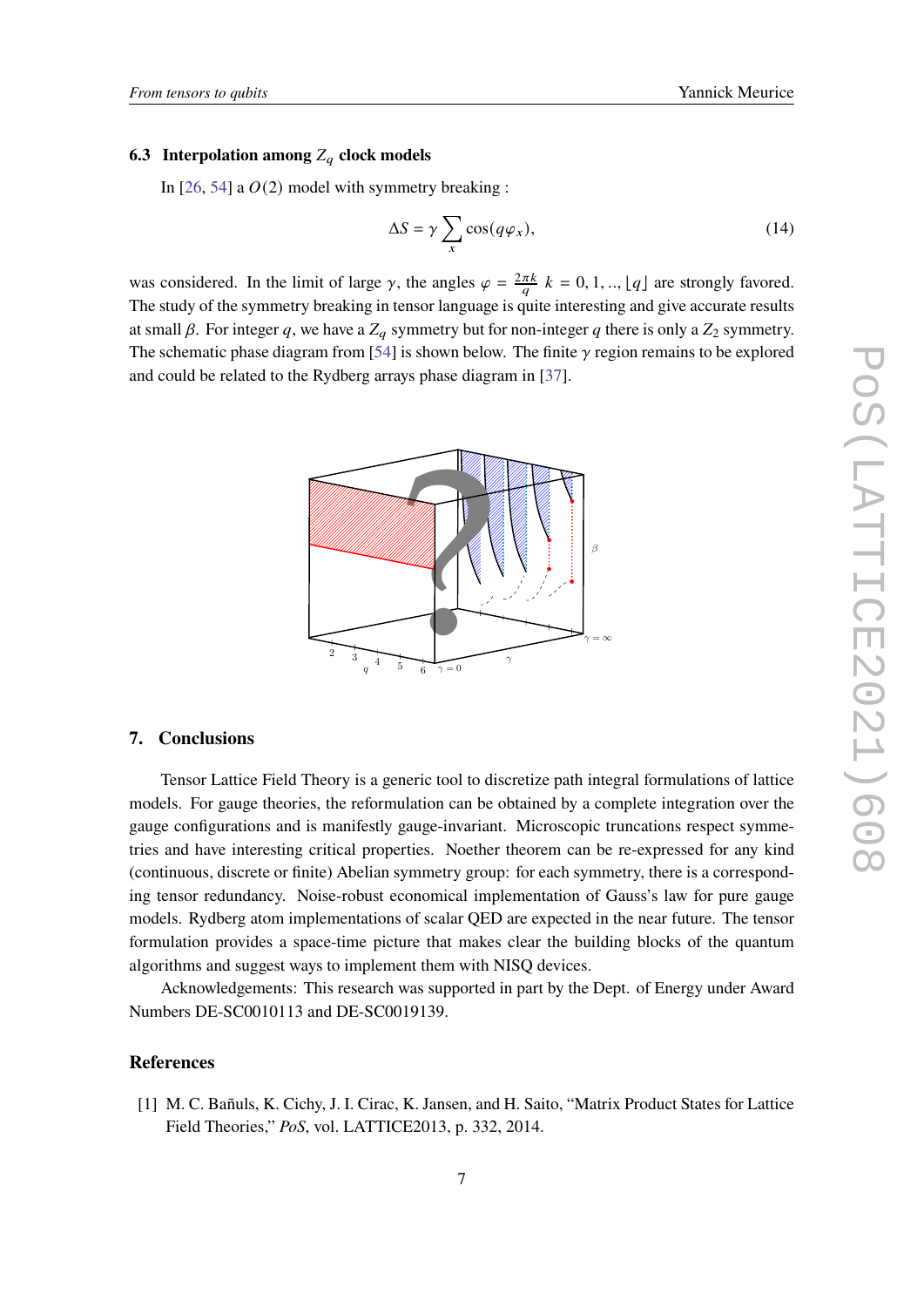- [2] Y. Meurice, A. Denbleyker, Y. Liu, T. Xiang, Z. Xie, J.-F. Yu, J. Unmuth-Yockey, and H. Zou, "Comparing Tensor Renormalization Group and Monte Carlo calculations for spin and gauge models," *PoS*, vol. LATTICE2013, p. 329, 2014.
- [3] K. Van Acoleyen, B. Buyens, J. Haegeman, and F. Verstraete, "Matrix product states for Hamiltonian lattice gauge theories," *PoS*, vol. LATTICE2014, p. 308, 2014.
- [4] Y. Shimizu and Y. Kuramashi, "Grassmann Tensor Renormalization Group Study of Lattice QED with Theta Term in Two Dimensions," *PoS*, vol. LATTICE2014, p. 303, 2014.
- [5] H. Saito, M. C. Bañuls, K. Cichy, J. I. Cirac, and K. Jansen, "The temperature dependence of the chiral condensate in the Schwinger model with Matrix Product States," *PoS*, vol. LATTICE2014, p. 302, 2014.
- [6] J. F. Unmuth-Yockey, Y. Meurice, J. Osborn, and H. Zou, "Tensor renormalization group study of the 2d O(3) model," *PoS*, vol. LATTICE2014, p. 325, 2014.
- <span id="page-8-0"></span>[7] Y. Meurice, Y. Liu, J. Unmuth-Yockey, L.-P. Yang, and H. Zou, "Sampling versus Blocking," *PoS*, vol. LATTICE2014, p. 319, 2014.
- <span id="page-8-1"></span>[8] J. Haegeman and F. Verstraete, "Diagonalizing transfer matrices and matrix product operators: A medley of exact and computational methods," *Annual Review of Condensed Matter Physics*, vol. 8, no. 1, pp. 355–406, 2017.
- <span id="page-8-2"></span>[9] S.-J. Ran, E. Tirrito, C. Peng, X. Chen, L. Tagliacozzo, G. Su, and M. Lewenstein, *Tensor Network Contractions*, 2020, vol. 964.
- <span id="page-8-3"></span>[10] M. C. Bañuls, K. Cichy, J. I. Cirac, K. Jansen, and S. Kühn, "Tensor Networks and their use for Lattice Gauge Theories," *PoS*, vol. LATTICE2018, p. 022, 2018.
- <span id="page-8-4"></span>[11] M. C. Bañuls *et al.*, "Simulating Lattice Gauge Theories within Quantum Technologies," *Eur. Phys. J. D, vol.* 74, no. 8, p. 165, 2020.
- <span id="page-8-5"></span>[12] P. Emonts, M. C. Bañuls, I. Cirac, and E. Zohar, "Variational Monte Carlo simulation with tensor networks of a pure  $\mathbb{Z}_3$  gauge theory in  $(2+1)d$ ," *Phys. Rev. D*, vol. 102, no. 7, p. 074501, 2020.
- <span id="page-8-6"></span>[13] Z. Davoudi, I. Raychowdhury, and A. Shaw, "Search for efficient formulations for Hamiltonian simulation of non-Abelian lattice gauge theories," *Phys. Rev. D*, vol. 104, no. 7, p. 074505, 2021.
- <span id="page-8-7"></span>[14] J. Zhang, this conference, 2021.
- <span id="page-8-8"></span>[15] S.-W. Tsai, this conference, 2021.
- <span id="page-8-9"></span>[16] J. B. Kogut, "An introduction to lattice gauge theory and spin systems," *Rev. Mod. Phys.*, vol. 51, pp. 659–713, Oct 1979. [Online]. Available: [https:](https://link.aps.org/doi/10.1103/RevModPhys.51.659) [//link.aps.org/doi/10.1103/RevModPhys.51.659](https://link.aps.org/doi/10.1103/RevModPhys.51.659)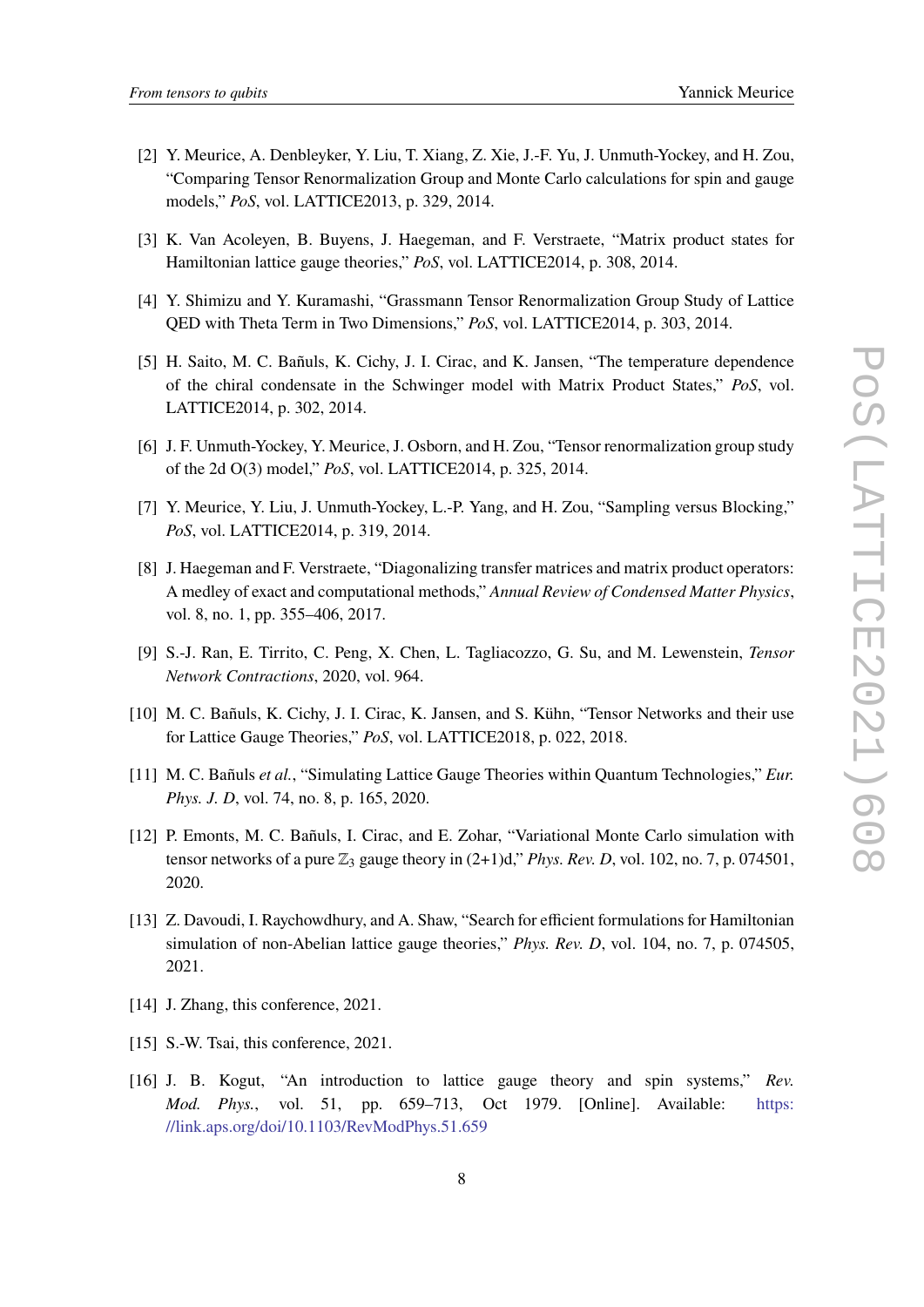- <span id="page-9-0"></span>[17] J. B. Kogut, "The lattice gauge theory approach to quantum chromodynamics," *Rev. Mod. Phys.*, vol. 55, pp. 775–836, Jul 1983. [Online]. Available: [https:](https://link.aps.org/doi/10.1103/RevModPhys.55.775) [//link.aps.org/doi/10.1103/RevModPhys.55.775](https://link.aps.org/doi/10.1103/RevModPhys.55.775)
- <span id="page-9-1"></span>[18] Y. Meurice, R. Sakai, and J. Unmuth-Yockey, "Tensor lattice field theory with applications to the renormalization group and quantum computing," 10 2020.
- <span id="page-9-2"></span>[19] P. Y. Meurice, *Quantum Field Theory*. IOP, 2 2021.
- <span id="page-9-3"></span>[20] Y. Meurice, "Accurate exponents from approximate tensor renormalizations," *Phys. Rev. B*, vol. 87, no. 6, p. 064422, 2013.
- <span id="page-9-4"></span>[21] Y. Liu, Y. Meurice, M. P. Qin, J. Unmuth-Yockey, T. Xiang, Z. Y. Xie, J. F. Yu, and H. Zou, "Exact Blocking Formulas for Spin and Gauge Models," *Phys. Rev. D*, vol. 88, p. 056005, 2013.
- <span id="page-9-5"></span>[22] D. Kadoh, this conference, 2021.
- [23] S. Akiyama, Y. Kuramashi, and Y. Yoshimura, "Quantum Field Theories with Tensor Renormalization Group," in *38th International Symposium on Lattice Field Theory*, 11 2021.
- [24] J. Bloch, R. Lohmayer, S. Schweiss, and J. Unmuth-Yockey, "Effective  $\mathbb{Z}_3$  model for finitedensity QCD with tensor networks," in *38th International Symposium on Lattice Field Theory*, 10 2021.
- [25] R. Sakai, this conference, 2021.
- <span id="page-9-6"></span>[26] L. Hostetler, J. Zhang, R. Sakai, J. Unmuth-Yockey, A. Bazavov, and Y. Meurice, "Clock model interpolation and symmetry breaking in O(2) models," *PoS*, vol. LATTICE2021, p. 353, 2021.
- <span id="page-9-7"></span>[27] N. Prokof'ev and B. Svistunov, "Worm Algorithms for Classical Statistical Models," *Phys. Rev. Lett.*, vol. 87, p. 160601, 2001.
- [28] T. Korzec and U. Wolff, "A worm-inspired algorithm for the simulation of Abelian gauge theories," *PoS*, vol. LATTICE2010, p. 029, 2010.
- [29] D. Banerjee and S. Chandrasekharan, "Finite size effects in the presence of a chemical potential: A study in the classical nonlinear  $o(2)$  sigma model," *Phys. Rev. D,* vol. 81, p. 125007, Jun 2010. [Online]. Available: <https://link.aps.org/doi/10.1103/PhysRevD.81.125007>
- <span id="page-9-9"></span>[30] H. Zou, Y. Liu, C.-Y. Lai, J. Unmuth-Yockey, L.-P. Yang, A. Bazavov, Z. Y. Xie, T. Xiang, S. Chandrasekharan, S.-W. Tsai, and Y. Meurice, "Progress towards quantum simulating the classical O(2) model," *Phys. Rev. A*, vol. 90, p. 063603, Dec 2014. [Online]. Available: <https://link.aps.org/doi/10.1103/PhysRevA.90.063603>
- <span id="page-9-8"></span>[31] H. Singh and S. Chandrasekharan, "Oubit regularization of the  $o(3)$  sigma model," *Phys. Rev. D*, vol. 100, p. 054505, Sep 2019. [Online]. Available: <https://link.aps.org/doi/10.1103/PhysRevD.100.054505>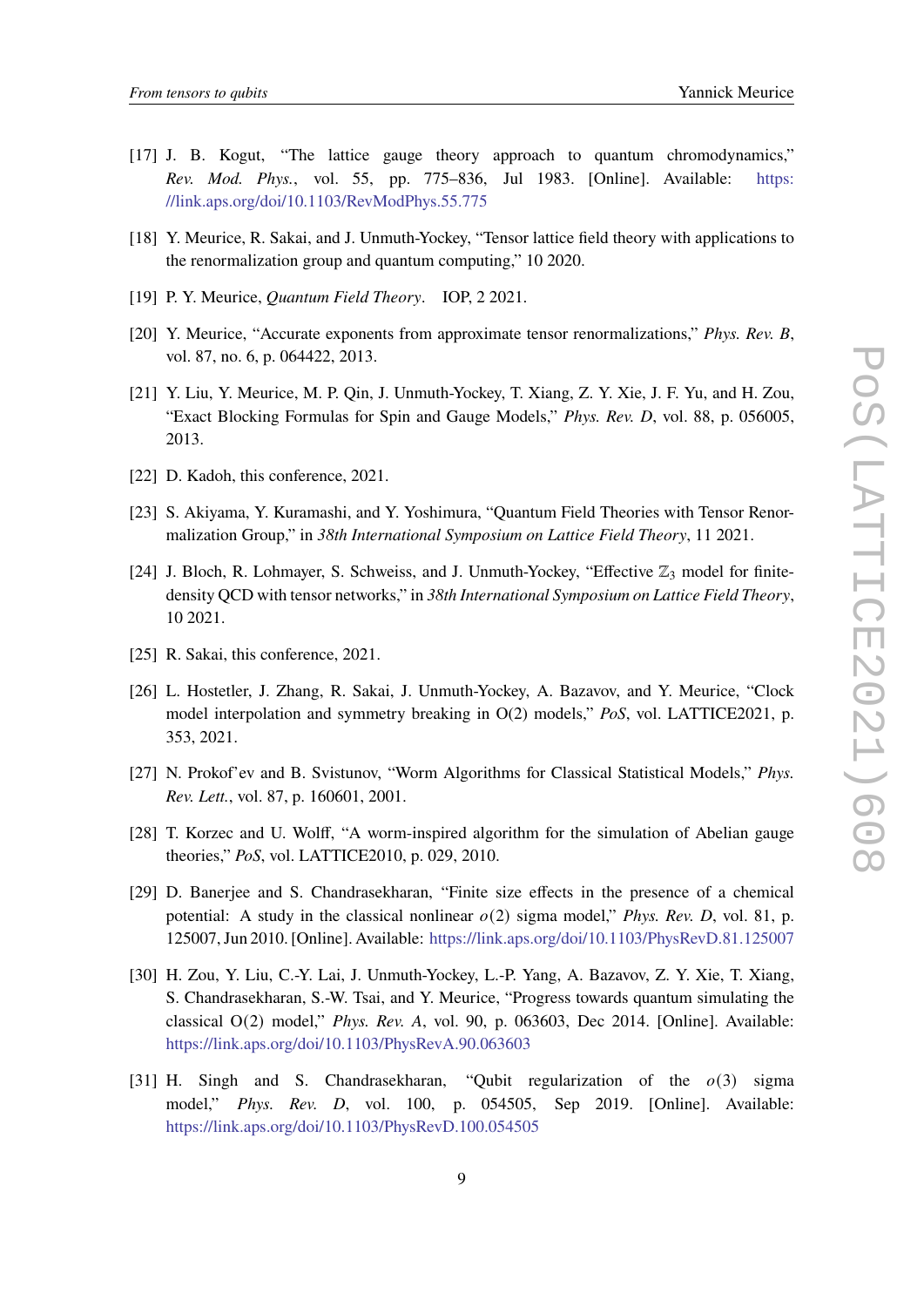- <span id="page-10-0"></span>[32] Y. Meurice, "Examples of symmetry-preserving truncations in tensor field theory," *Phys. Rev. D*, vol. 100, no. 1, p. 014506, 2019.
- <span id="page-10-1"></span>[33] Y. Meurice, "Discrete aspects of continuous symmetries in the tensorial formulation of Abelian gauge theories," *Phys. Rev. D*, vol. 102, no. 1, p. 014506, 2020.
- <span id="page-10-2"></span>[34] A. Bazavov, Y. Meurice, S.-W. Tsai, J. Unmuth-Yockey, and J. Zhang, "Gauge-invariant implementation of the Abelian Higgs model on optical lattices," *Phys. Rev. D*, vol. 92, no. 7, p. 076003, 2015.
- <span id="page-10-3"></span>[35] J. Zhang, J. Unmuth-Yockey, J. Zeiher, A. Bazavov, S. W. Tsai, and Y. Meurice, "Quantum simulation of the universal features of the Polyakov loop," *Phys. Rev. Lett.*, vol. 121, no. 22, p. 223201, 2018.
- <span id="page-10-4"></span>[36] H. Bernien, S. Schwartz, A. Keesling, H. Levine, A. Omran, H. Pichler, S. Choi, A. S. Zibrov, M. Endres, M. Greiner, V. Vuletić, and M. D. Lukin, "Probing many-body dynamics on a 51-atom quantum simulator," , vol. 551, no. 7682, pp. 579–584, Nov. 2017.
- <span id="page-10-5"></span>[37] A. Keesling, A. Omran, H. Levine, H. Bernien, H. Pichler, S. Choi, R. Samajdar, S. Schwartz, P. Silvi, S. Sachdev, P. Zoller, M. Endres, M. Greiner, Vuletić, V. , and M. D. Lukin, "Quantum Kibble-Zurek mechanism and critical dynamics on a programmable Rydberg simulator," , vol. 568, no. 7751, pp. 207–211, Apr. 2019.
- <span id="page-10-6"></span>[38] Y. Meurice, "Theoretical methods to design and test quantum simulators for the compact Abelian Higgs model," *Phys. Rev. D*, vol. 104, no. 9, p. 094513, 2021.
- <span id="page-10-7"></span>[39] P. Dreher, this conference, 2021.
- <span id="page-10-8"></span>[40] N. Klco and M. J. Savage, "Digitization of scalar fields for quantum computing," *Phys. Rev. A*, vol. 99, no. 5, p. 052335, 2019.
- [41] H. Lamm, S. Lawrence, and Y. Yamauchi, "General Methods for Digital Quantum Simulation of Gauge Theories," *Phys. Rev. D*, vol. 100, no. 3, p. 034518, 2019.
- <span id="page-10-9"></span>[42] R. C. Brower, D. Berenstein, and H. Kawai, "Lattice Gauge Theory for a Quantum Computer," *PoS*, vol. LATTICE2019, p. 112, 2020.
- <span id="page-10-10"></span>[43] J. Zhang, Y. Meurice, and S.-W. Tsai, "Truncation effects in the charge representation of the O(2) model," *Phys. Rev. B*, vol. 103, no. 24, p. 245137, 2021.
- <span id="page-10-11"></span>[44] J. Bender and E. Zohar, "Gauge redundancy-free formulation of compact QED with dynamical matter for quantum and classical computations," *Phys. Rev. D*, vol. 102, no. 11, p. 114517, 2020.
- [45] J. F. Haase, L. Dellantonio, A. Celi, D. Paulson, A. Kan, K. Jansen, and C. A. Muschik, "A resource efficient approach for quantum and classical simulations of gauge theories in particle physics," *Quantum*, vol. 5, p. 393, 2021.